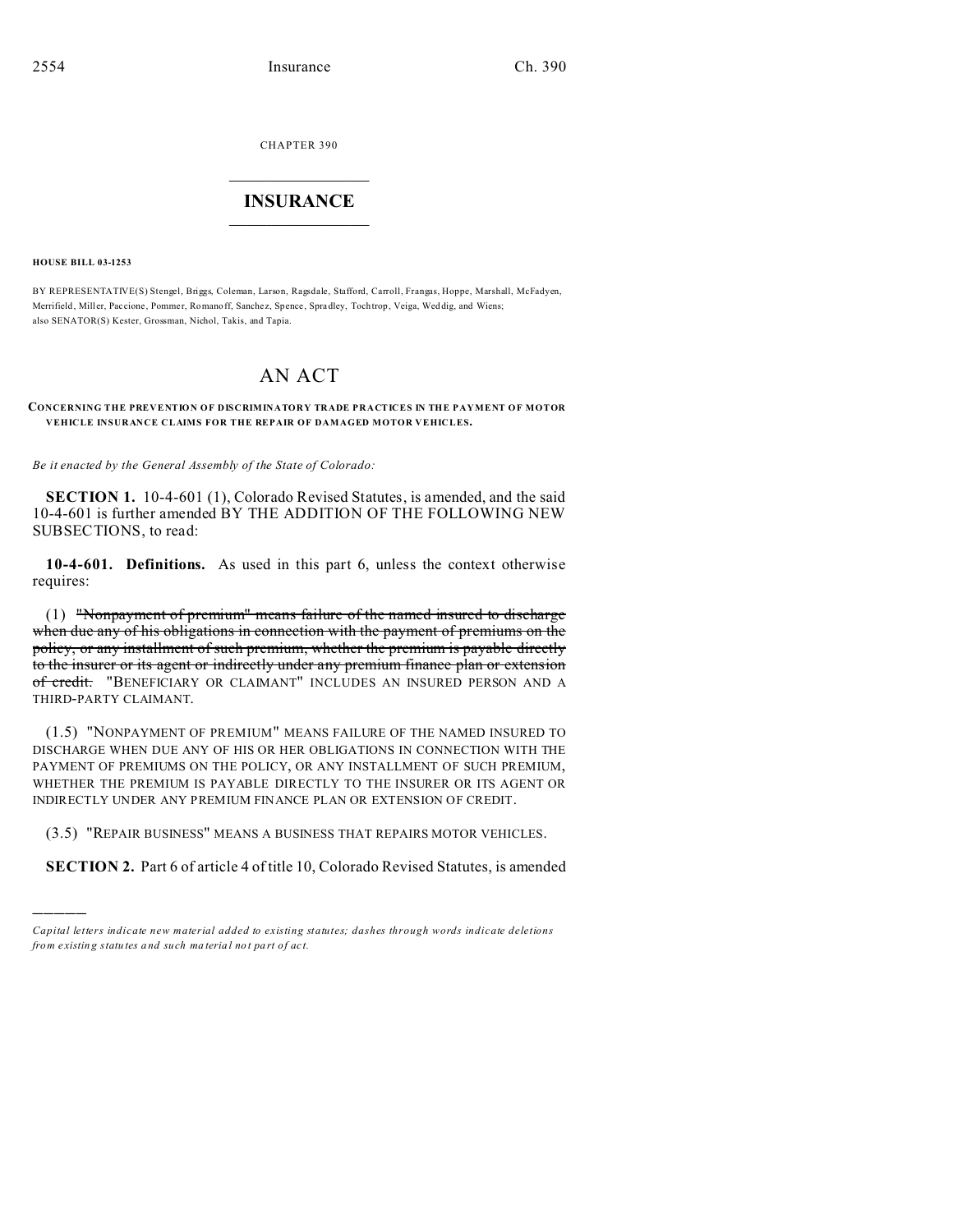BY THE ADDITION OF A NEW SECTION to read:

**10-4-618. Unfair or discriminatory trade practices - legislative declaration.** (1) (a) THE GENERAL ASSEMBLY DETERMINES THAT COMPETITION IS FUNDAMENTAL TO THE FREE MARKET SYSTEM AND THAT THE UNRESTRAINED INTERACTION OF COMPETITIVE FORCES WILL YIELD THE BEST ALLOCATION OF OUR ECONOMIC RESOURCES, THE LOWEST PRICES, THE HIGHEST QUALITY COMMODITIES AND SERVICES, AND THE BEST ENVIRONMENT FOR DEMOCRATIC AND SOCIAL INSTITUTIONS. THEREFORE, THE RIGHT OF THE INDIVIDUAL TO CHOOSE A REPAIR BUSINESS IS A MATTER OF STATEWIDE CONCERN.

(b) THE GENERAL ASSEMBLY DECLARES THAT THE PURPOSE OF THIS SECTION IS:

(I) TO SAFEGUARD THE PUBLIC AGAINST MONOPOLIES, TRUSTS, AND MARKET BARRIERS AND TO FOSTER AND ENCOURAGE COMPETITION BY PROHIBITING UNFAIR AND DISCRIMINATORY INSURANCE PRACTICES THAT IMPEDE FAIR AND HONEST COMPETITION;

(II) TO ENSURE THAT ALL CONSUMERS BENEFIT FROM SUCH COMPETITION AND EXPANSION; AND

(III) TO ENHANCE COLORADO'S ECONOMIC DEVELOPMENT.

(c) THIS SECTION SHALL BE LIBERALLY CONSTRUED SO THAT ITS BENEFICIAL PURPOSES MAY BE SUBSERVED.

(2) AN INSURER OR ITS AGENT THAT ISSUES OR RENEWS A POLICY SHALL NOT:

(a) DIRECTLY OR INDIRECTLY REQUIRE THAT APPRAISALS OR REPAIRS TO MOTOR VEHICLES BE MADE OR NOT BE MADE BY A SPECIFIED REPAIR BUSINESS;

(b) REPRESENT TO A BENEFICIARY OR CLAIMANT WHO IS MAKING A CLAIM UNDER A POLICY THAT THE USE OF OR THE FAILURE TO USE A PARTICULAR REPAIR BUSINESS MAY RESULT IN THE NONPAYMENT OR DELAYED PAYMENT OF A CLAIM;

(c) INTIMIDATE, COERCE, THREATEN, OR INDUCE BY INCENTIVE A BENEFICIARY OR CLAIMANT TO USE A PARTICULAR REPAIR BUSINESS FOR REPAIRS; EXCEPT THAT AN INDUCEMENT BY INCENTIVE DOES NOT INCLUDE WARRANTY OR GUARANTY REPAIRS OR PROVIDING A BENEFICIARY OR CLAIMANT WITH A LIST OF THE REPAIR BUSINESSES THAT ARE LOCATED CLOSE TO THE BENEFICIARY OR CLAIMANT OR THAT MEET OR EXCEED INDUSTRY STANDARDS OF QUALITY, SERVICE, OR SAFETY;

(d) CONTRACT WITH A PERSON TO MANAGE, HANDLE, OR ARRANGE INSURANCE REPAIR WORK OR TO ACT AS AN AGENT FOR THE INSURER ON THE CONDITION THAT A REPAIR BUSINESS DOES CLAIMS WORK FOR THE INSURER AT A PRICE ESTABLISHED BY THE INSURER AND IF SUCH PERSON RETAINS A PERCENTAGE OF ANY COMPENSATION PAID BY THE INSURER;

(e) USE DISINCENTIVES TO DISCOURAGE A BENEFICIARY OR CLAIMANT FROM USING A REPAIR BUSINESS; EXCEPT THAT A DISINCENTIVE DOES NOT INCLUDE WARRANTY OR GUARANTY REPAIRS OR PROVIDING A BENEFICIARY OR CLAIMANT WITH A LIST OF THE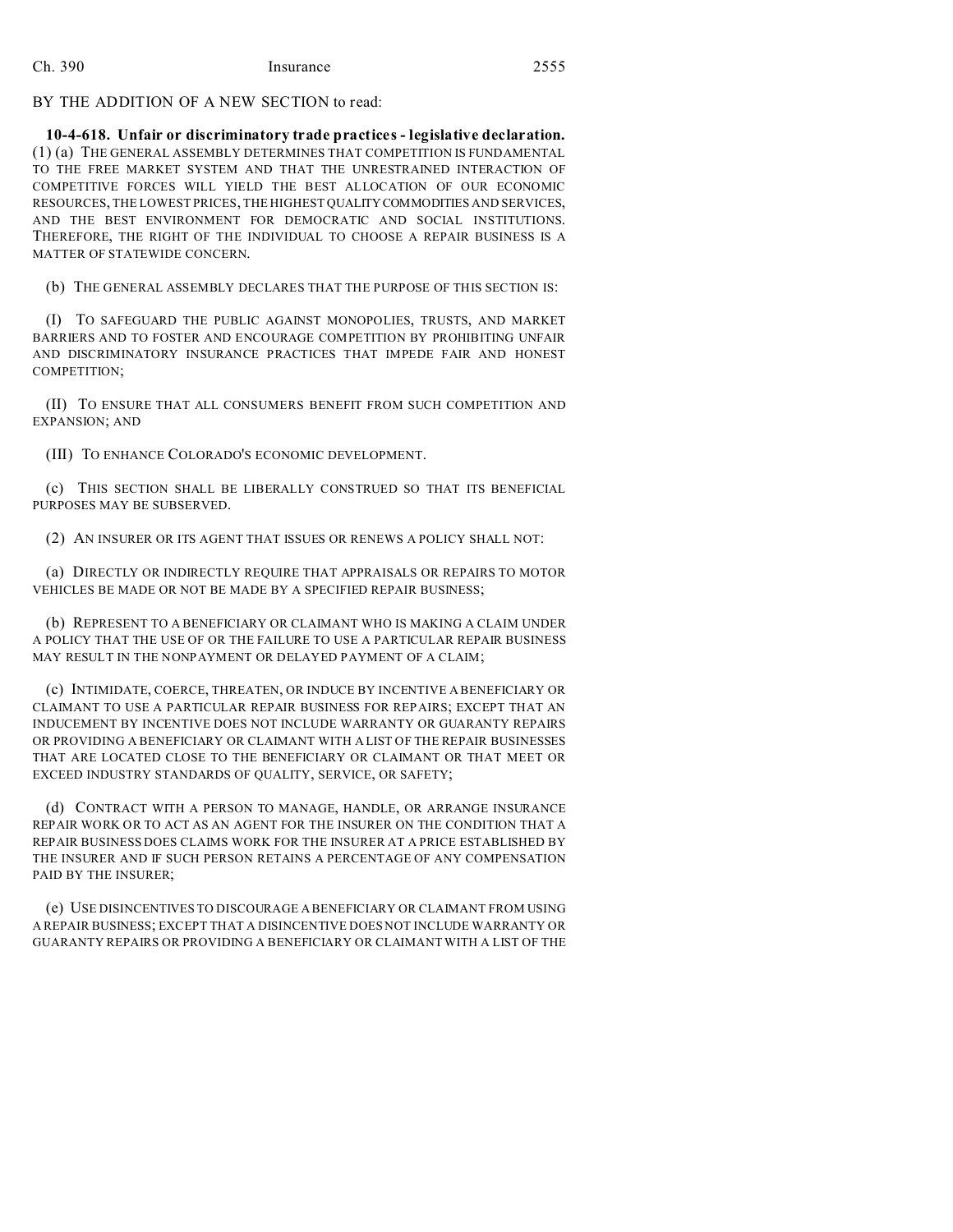REPAIR BUSINESSES THAT ARE LOCATED CLOSE TO THE BENEFICIARY OR CLAIMANT OR THAT MEET OR EXCEED INDUSTRY STANDARDS OF QUALITY, SERVICE, OR SAFETY;

(f) SOLICIT OR ACCEPT A REFERRAL FEE OR COMPENSATION IN EXCHANGE FOR REFERRING THE BENEFICIARY OR CLAIMANT TO A REPAIR FACILITY;

(g) REQUIRE THE BENEFICIARY OR CLAIMANT TO TRAVEL AN UNREASONABLE DISTANCE TO CHOOSE A REPAIR FACILITY;

(h) MISINFORM A BENEFICIARY OR CLAIMANT TO INDUCE THE USE OF A PARTICULAR REPAIR BUSINESS;

(i) IN THE SETTLEMENT OF A LIABILITY CLAIM BY A THIRD PARTY AGAINST A BENEFICIARY OR CLAIMANT FOR PROPERTY DAMAGE CLAIMED BY THE THIRD PARTY, REQUIRE A THIRD-PARTY CLAIMANT TO HAVE REPAIRS DONE BY A PARTICULAR REPAIR BUSINESS.

(3) AN INSURER OR ITS AGENT THAT ISSUES OR RENEWS A POLICY SHALL:

(a) SUPPLY THE BENEFICIARY OR CLAIMANT WITH A COPY OF THE ESTIMATE UPON WHICH THE SETTLEMENT IS BASED WHEN PARTIAL LOSSES ARE SETTLED ON THE BASIS OF SUCH ESTIMATE PREPARED FOR OR BY THE INSURER;

(b) REQUIRE THAT ANY ESTIMATE PREPARED BY OR FOR THE INSURER COVERING DAMAGES THAT ARE VISIBLE OR EVIDENT AT THE TIME OF INSPECTION IS ADEQUATE TO RESTORE THE MOTOR VEHICLE WITHIN A REASONABLE TIME TO ITS CONDITION BEFORE THE LOSS, IN ACCORDANCE WITH APPLICABLE POLICY PROVISIONS;

(c) PAY FOR REPAIR SERVICES AND PRODUCTS BASED ON A PREVAILING COMPETITIVE PRICE, AS ESTABLISHED BY COMPETITIVE BIDS, GENERALLY ACCEPTED INSURER-BASED METHODOLOGY, OR MARKET SURVEYS THAT DETERMINE A FAIR AND REASONABLE MARKET PRICE FOR SIMILAR SERVICES;

(d) ORALLY OR IN WRITING DISCLOSE TO A BENEFICIARY OR CLAIMANT THAT THE BENEFICIARY OR CLAIMANT MAY FREELY CHOOSE ANY REPAIR BUSINESS;

(e) ASSUME ALL REASONABLE COSTS SUFFICIENT TO PAY FOR THE BENEFICIARY'S OR CLAIMANT'S REPAIRS INCLUDING PARTS, LESS ANY APPLICABLE DEDUCTIBLE OR REDUCTION FOR COMPARATIVE NEGLIGENCE;

(f) PROVIDE ORAL OR WRITTEN NOTICE OF THE PROVISIONS OF THIS SECTION TO THE BENEFICIARY OR CLAIMANT WITHIN THREE BUSINESS DAYS AFTER A CLAIM IS MADE;

(g) PROMPTLY PAY THE COST OF MOTOR VEHICLE REPAIR SERVICES AND PRODUCTS FROM ANY MOTOR VEHICLE REPAIR FACILITY LOCATION THAT IS WITHIN A REASONABLE DISTANCE, LESS ANY APPLICABLE DEDUCTIBLE AMOUNT PAYABLE BY THEBENEFICIARY OR CLAIMANT ACCORDING TO THE TERMS OF THE INSURANCE POLICY AT NO LESS THAN THE PREVAILING COMPETITIVE MARKET PRICE IN THE SAME GEOGRAPHIC AREA;

(h) DISCLOSE TO THE BENEFICIARY OR CLAIMANT ANY OWNERSHIP INTEREST IN OR